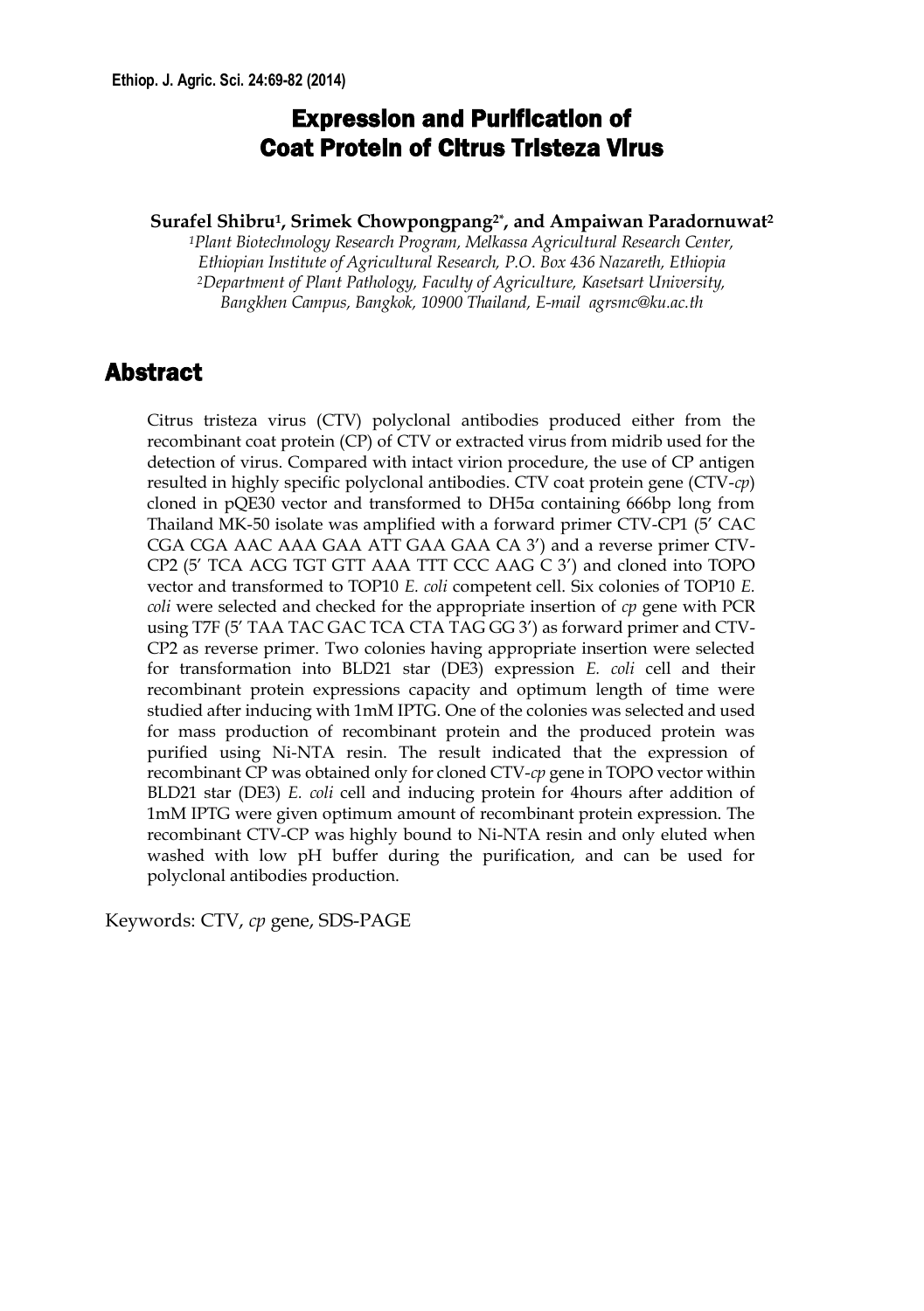### Introduction

Citrus is one of the major fruit crop in Thailand and in present day production value of all citrus crops is far exceeding that of all deciduous tropical tree fruits (Paradornuwat 2004). *Citrus tristeza virus* (CTV) is one of the major threats for the production of Citrus worldwide. In Thailand, since October 1998, CTV is recognized as one of the most economically important disease of citrus in many production areas. Stem pitting, vein clearing, leaf mottling, leaf cupping, vein corking and symptomless are observed symptoms on infected plant (Paradornuwat *et al.* 1984; Paradornuwat 2004).

CTV is a phloem-limited and the longest known from plant virus particles in size approximately 2000-nm long, a single-stranded positive-sense RNA of about 20kb. The virons contain two capsid proteins (CPs), a 25 KDa CP (Sekiya *et al.* 1991; Pappu *et al.* 1992; Pappu *et al.* 1994) covering about 95% of the particle length and a small amount of a diverged 27 KDa coat protein (p27) (Karasev *et al.* 1995). The genome encodes 12 ORFs which potentially codes for at least 17 protein products (Mawassi *et al.* 1996).

Biological disease diagnosis using Mexican lime (*Citrus aurantifolia*) as an indicator plant is the common method to detect CTV infected plants, which usually induce typical vein clearing and cupping on leaves. Vein clearing can be detected in most isolates within 8 weeks in healthy vigorous Mexican limes grown under proper temperature conditions (Roistacher 2004). Indexing plant using this method can able to give a false negative result, since mild isolates are common in almost all the citrus growing areas (Albiach-Martí *et al.* 2000; Hilf *et al.* 2005; Roy *et al.* 2010), and their presence is frequently masked when they are present in mixed infections with severe isolates (Moreno *et al.* 2008). Moreover, there are also exceptional isolates which induce symptoms in sweet orange but not in Mexican lime (Harper *et al.* 2009).

Successfully developed the enzyme linked immunosorbent assay (ELISA) for the rapid detection kits of CTV was a momentous breakthrough (Bar-Joseph *et al.* 1979). Detection of CTV by ELISA opened the door for large scale indexing to determine the distribution of CTV within a grove area, region or country. This proved innovative and valuable for the rapid detection of CTV (Garnsey *et al.* 1993; Garnsey *et al.* 1993).

Polyclonal antibodies used for the detection of CTV, can be produced either using recombinant CTV-CP or purified viral particles of CTV infected midrib. In comparisons, the later was a laborious procedure and always contaminated with plant proteins, while applying the use of recombinant CP antigen resulted in highly specific polyclonal antibodies without cross reaction with plant protein. Using recombinant CP technique antigen, that can able to produce either polyclonal or monoclonal antibodies in injected animal, have been produced (Nurhadi *et al.* 2003; Sadeghan *et al.* 2013). Recently 8 Thailand CTV-CP isolates was successfully purified by one step RT-PCR from CTV infected midribs, the nucleotide and amino acid sequences of these isolates were compared to Florida T-36 (NC\_001661), showed no deletion, insertion, and/or frame shift mutation (Paradornuwat *et al.* 2004). The expression and purification of CTV-*cp* gene of Thailand isolates were not studied before. Therefore, in this experiment Thai MK-50 isolate was used for the study purpose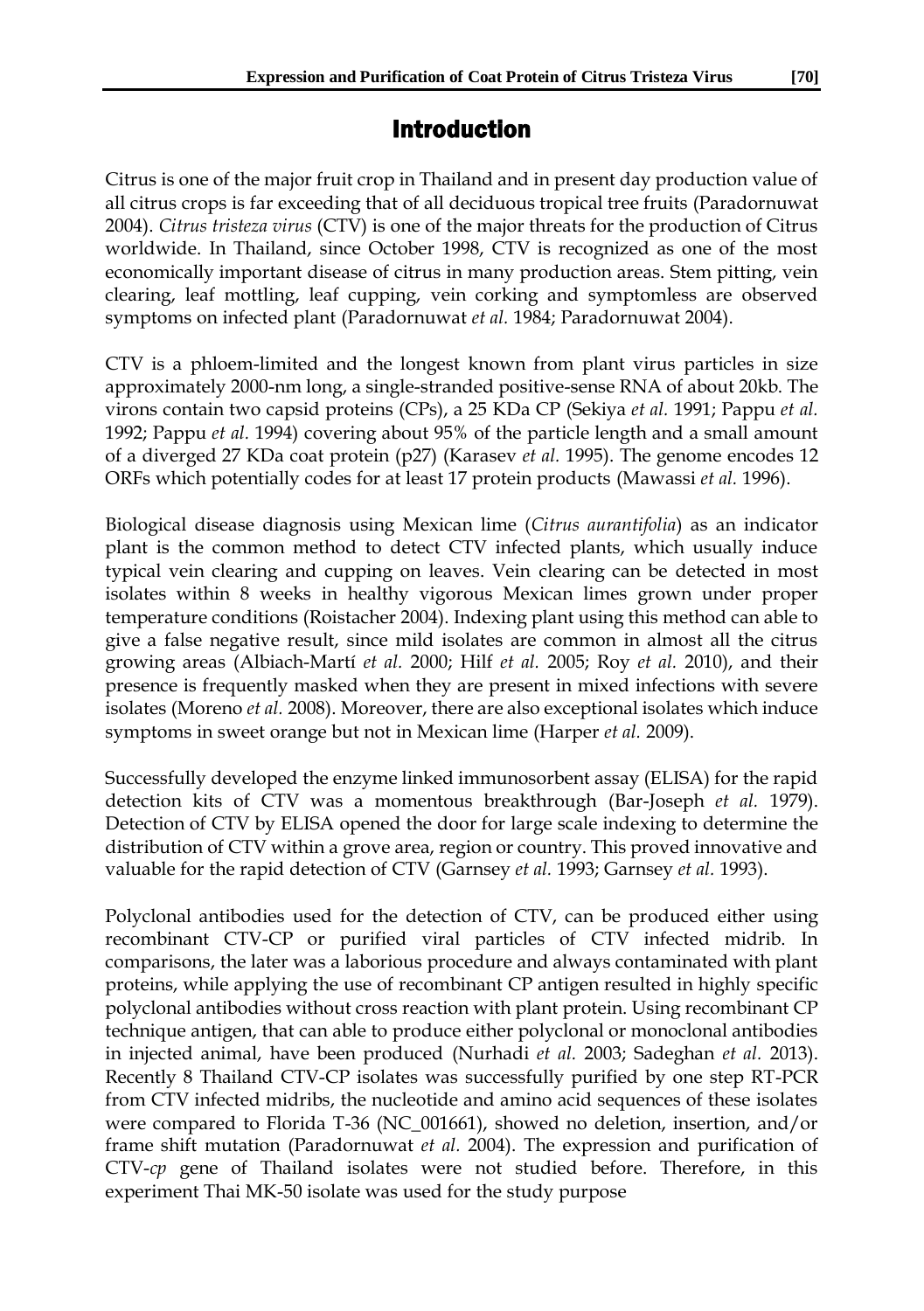# Materials and Research Methodology

#### CTV- coat protein gene amplification and cloning

Thai MK-50 isolate of CTV-*cp* gene, which is harbored in pQE30 vector DH5α *Escherichia coli* competent cell (Paradornuwat *et al.* 2004), was used for the study purpose. Based on the nucleotide sequence of Thailand CTV MK-50 isolate a forward PCR primers CTV-CP1 (5' CAC CGA CGA AAC AAA GAA ATT GAA GAA CA 3') containing TOPO directional cloning site (the underline) and a reverse PCR primers CTV-CP2 (5' TCA ACG TGT GTT AAA TTT CCC AAG C 3') was designed. Thai MK-50 of CTV-*cp* gene, which is harbored in pQE30 plasmid was amplified using CTV-CP1 and CTV-CP2 primer.



Figure 1: Schematic representation of pQE-30 vector: [**PT5**: T5 promoter, **lac O**: lac operator, **RBS**: ribosome-binding site, **ATG**: start codon, **6xHis**: 6xHis tag sequence, **MCS**: multiple cloning site with restriction sites indicated, **Stop Codons**: stop codons in all three reading frames, **Col E1**: Col E1 origin of replication, **Ampicillin**: ampicillin resistance gene, **lacIq**, lacIq repressor gene] (QIAGEN 2001).

The PCR reaction was performed in a final volume of 50 μl. The mixture contained 10 μl of 5X PCR buffer (150 mM Tris-HCl (pH 8.4), 10 mM MgCl2, 25mM βmercaptoethanol, 0.05% gelatin and 0.5% Lubrol PX), 2μl of 2.5 mM of dNTPs, 1 μl of 20 μM of each primer (CTV-CP1 and CTV-CP2), 1 μl Phusion® DNA polymerase (Finzyme), 1 μl (50 ng) of extracted plasmid DNA of CTV-cp gene as template DNA, and 34 μl of highly deionized sterile water. The PCR program was at initial denaturing condition at 94 °C for 5 min, and 35 cycles of 1 min denaturing at 94 °C, 30 sec of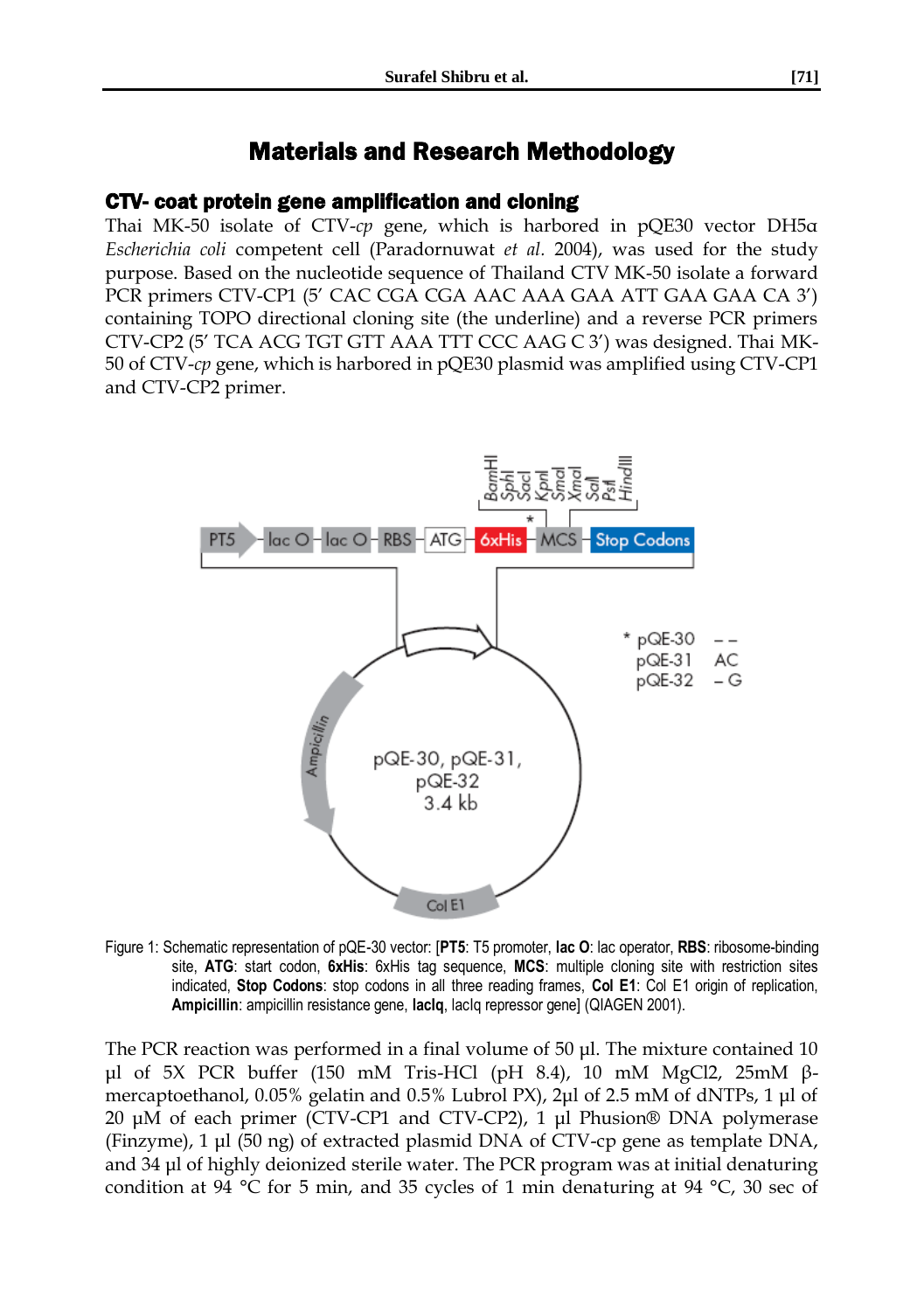annealing at 55 °C and 45 sec of extension at 72 °C, followed by a final extension at 72 °C for 7 min. The length of the PCR product was separated by electrophoresis on 1% agarose gel in 0.5X TAE buffer along with 1 kb DNA marker.

The PCR product of CTV-*cp* was recovered from TAE gel by silica spin column (Invitrogen), and ligated into pET160/GW/D-TOPO cloning vector. The cloned plasmid (pET160-CTV) was chemically transformed into TOP10 *E. coli* competent cell for plasmid maintenance. The transformant cells were recovered in 2xYT broth for an hour at 37  $\degree$ C on shaker then selected on prewarmed selective plate containing  $2xYT$ agar media with 100  $\mu$ g/ml ampicillin and incubated overnight at 37 °C (Invitrogen 2004).



Figure 2: Schematic representation of pET160/GW/D-TOPO® (5839 bp) [T7 promoter/priming site: bases 21-40; lac operator (*lac*O): bases 40-64; Ribosome binding site (RBS): bases 94-101; Initiation ATG: bases 109-111; Polyhistidine (6XHis) region: bases 112-129; Lumio™ tag: bases 142-159; TEV recognition site: bases 169-189; attB1 site: bases 196-220; TOPO® recognition site: bases 223-236; Overhang sequence (c): bases 237-240; TOPO® recognition site 2: bases 241-245; attB2 site: bases 257-281; T7 transcription termination region: bases 307-435; T7 reverse priming site: bases 346-365; *bla* promoter: bases 740-838; Ampicillin (*bla*) resistance gene: bases 839-1699; pBR322 origin: bases 1844-2517; *ROP* ORF (c): bases 2888-3079; *lac*I ORF (c): bases 4391-5482; (c)= complementary strand.] (Invitrogen 2004)

From a number of colonies grown on selective media, six colonies were selected and cultured in test tube containing 2xYT broth media with 100  $\mu$ g/ml ampicillin at 37 °C for overnight on shaker; in the following day plasmid DNA were extracted by alkaline lysis, the correct orientation of insertion was analyzed by PCR using forward primer T7F:- 5' TAA TAC GAC TCA CTA TAG GG 3' and reverse primer CTV-CP2:- 5' TCA ACG TGT GTT AAA TTT CCC AAG C 3' and sent for sequencing to "Genome Institute of Biotec". The plasmid with correct orientation was subsequently introduced into BL21 Star<sup>™</sup> (DE3) *E. coli* expression competent cell (Invitrogen 2004), and selected on the same media as mentioned above.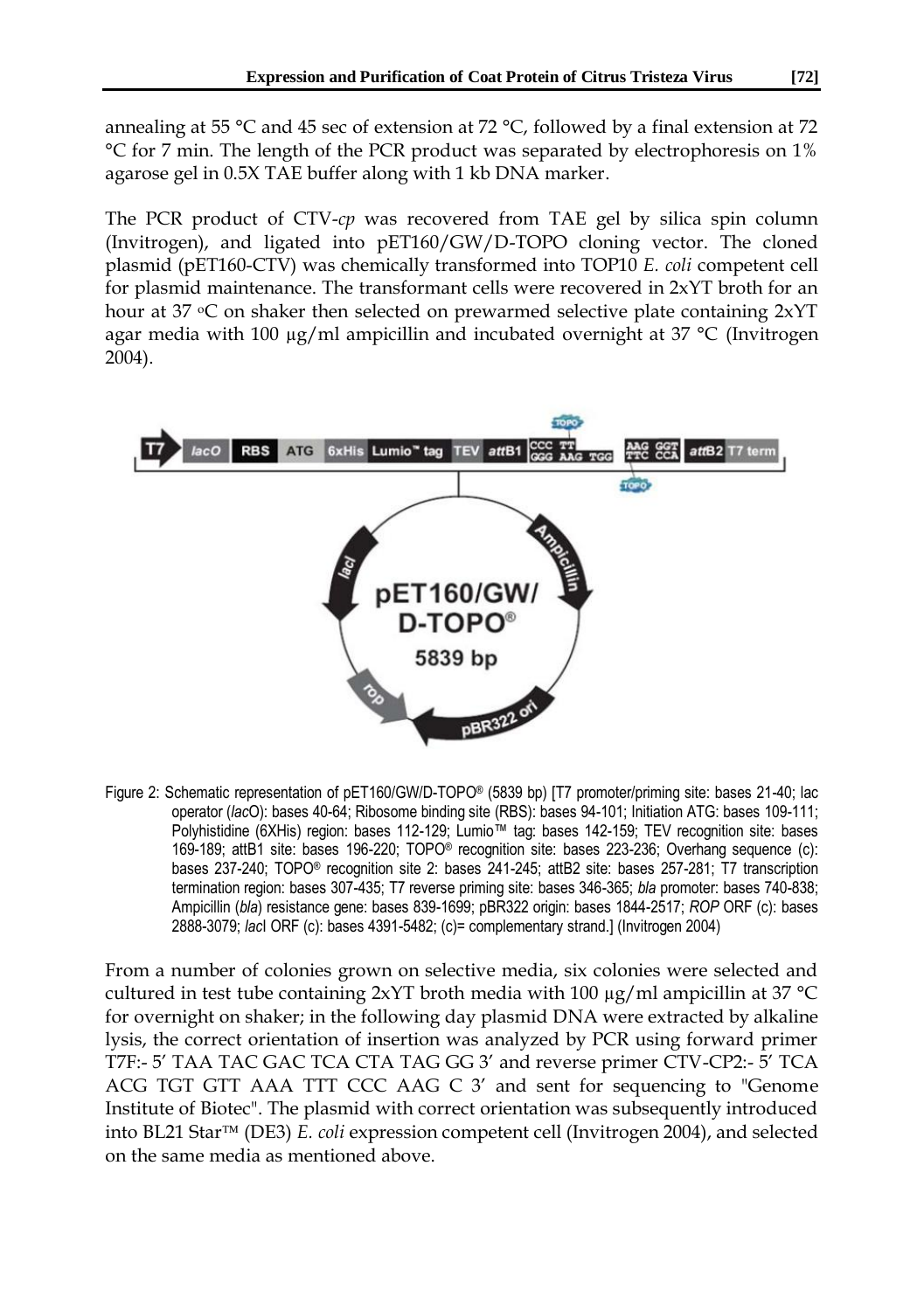#### Optimization of recombinant protein expression

After transforming the recombinant CTV-*cp* gene to BL21™ star (DE3) *E. coli*  expression competent cell; one of the colony was selected randomly from overnight incubated plate to study the expression of CTV-*cp* gene in the expression cell, by inducing with 1 mM IPTG. Cells were collected before and after inducing with 1 mM IPTG (Invitrogen 2004).

The difference in amount of expressed protein through different period of time for recombinant CTV *cp* gene into pQE30 vector transformed to DH5α *E. coli* competent cell; pET160-CTV vector transformed to TOP10 *E. coli* cell; and pET160-CTV vector transformed to BL21™ star (DE3) of *E. coli* expression competent cell were also compared using discontinues SDS-PAGE.

#### Large scale recombinant protein production and purification

Large scale recombinant protein production was conducted using four one liter flask containing 250 ml 2xYT broth media consists of 100 mg/liter ampicillin with similar manner as small scale. The protein was induced with 1mM IPTG and cultured for optimum period. The induced cell collection and protein purification procedure was accomplished using QIAGEN (2003) Ni-NTA resin denatured protein purification procedure. The induced cells were collected by centrifugation at 10000 rpm, min, °C, lysed by lysozyme (concentration mg/ml) and frozen at -45ºC for additional 1hr, and sonicated to shear DNA and made the solution runny. The concentration of purified recombinant protein was determined by SDS-PAGE using bovine serum albumin (BSA) as a standard solution.

#### Results

CTV *cp* gene from Thailand MK-50 isolate was successfully amplified with CTV-CP1 and CTV-CP2 primers. The amplified gene was run on 1% agarose gel along with 1kb DNA marker and the gel photograph showed that the amplified PCR product is approximately 666 bp (Fig. 3). The amplified gene was cloned into pET160/GW/D-TOPO cloning vector and transformed into TOP10 *E. coli* for maintenance of the plasmid. The PCR result from six selected transformed colonies revealed that two of six colonies don't harbor correct orientation of insertion (Fig. 3).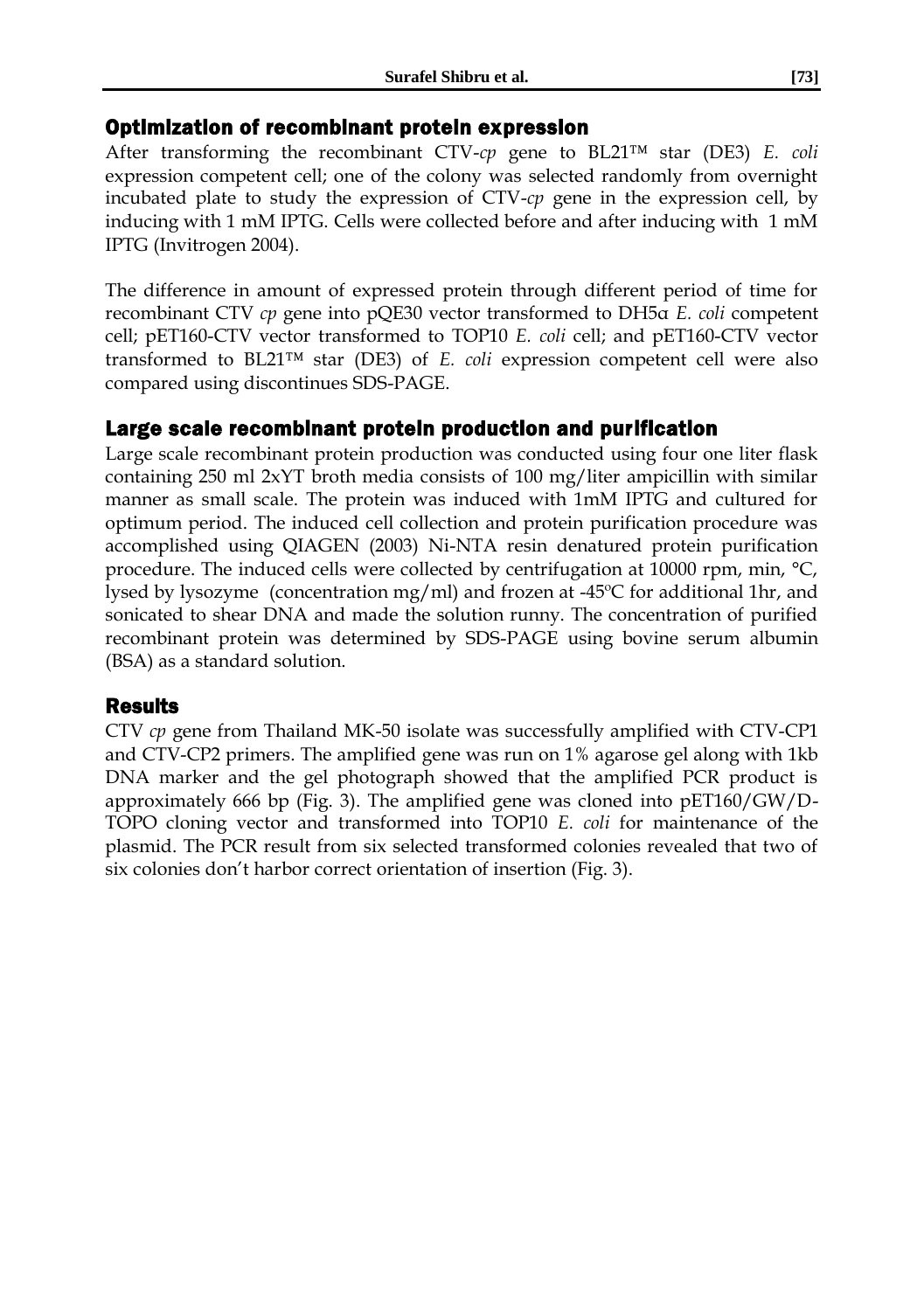

Figure 3: PCR analysis of six transformed colonies; M= 1 kb (left) 2.5 kb (right) DNA ladder, 1-6 (left)= transformed colonies CTV-*cp* into pET160/GW/D-TOPO vector amplified by T7F& CTV-CP2 primers; 1-2 (right)= CTV*cp* gene amplified by CTV-CP1& CTV-CP2 primers

The expression of CTV-*cp* gene either in pQE30 vector transformed to DH5α *E. coli* or as pET160-CTV plasmid and in TOP10 *E. coli* revealed that the expression level was not controllable, since the expression of other bacterial protein and recombinant CTV*cp* gene was not distinguished both before and after addition of 1 mM IPTG (Fig. 4). Therefore, for further study on expression of recombinant CTV-*cp* gene, two colonies having appropriate direction of insertion were selected and transformed into BL21 Star<sup>™</sup> (DE3) *E. coli* expression cell, to study CTV recombinant coat protein the expression capacity.



**Figure 4:** Expression of CTV coat protein in pQE30 vector transformed to DH5α *E. coli* (left); and in pET160-CTV plasmid transformed into TOP10 *E. coli* (right) [M= Protein Marker; 1= overnight non-induced; 2= 2 hrs non-induced; 3= 2 hrs induced; 4= 4 hrs induced; 5= 6 hrs induced and 6= overnight induced]

One of the transformed colonies plasmid was extracted and sent for sequencing and the sequence analysis result also showed that there is no deletion or insertion of bases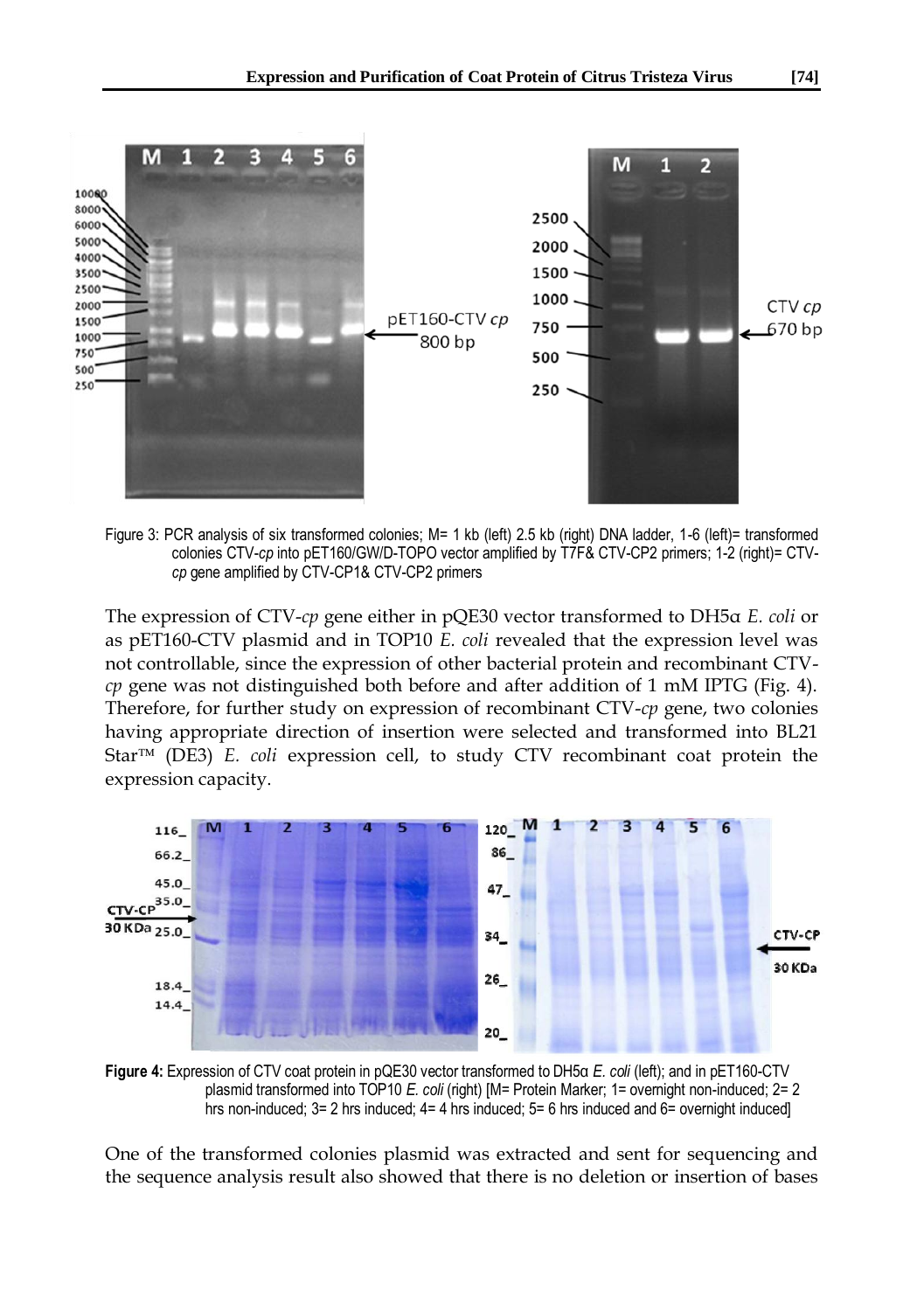comparing to the sequence of MK-50 isolate (Paradornuwat *et al.* 2004). The amino acid translation of pET160-CTV-CP is presented on Figure 6. Two transformed colonies from BL21 Star<sup> $TM$ </sup> (DE3) *E. coli* were also selected to study the expression capacity of CTV-*cp* gene. The result indicated that growing the cell for four hours or more after addition of 1 mM IPTG gave optimum amount of recombinant protein (Fig. 5). Since the difference between after four hours, six hours and overnight expression is negligible, four hours incubation after addition of 1 mM IPTG was used for large-scale production.

Since the recombinant coat protein contains 6xHistidine amino acids tag (Fig. 6), it is suitable to purify the large-scale produced protein using Ni-NTA resin column to attain a highly purified CTV recombinant coat protein used as an antigen. The molecular weight of recombinant protein was approximately 30KDa including the 44 amino acids sequences of pET160/GW/D-TOPO vector (Fig. 6), and when these amino acids were subtracted from the recombinant coat protein, the molecular weight will be 25KDa which is similar to previous research work (Nurhadi *et al.* 2001).



**Figure 5:** Expression of CTV coat protein cloned in pET160-CTV plasmid transformed to BL21 Star™ (DE3) E. coli expression cell (M= Protein Marker; 1= overnight non-induced; 2= 2 hrs non-induced; 3= 2 hrs induced; 4= 4 hrs induced; 5= 6 hrs induced and 6= overnight induced)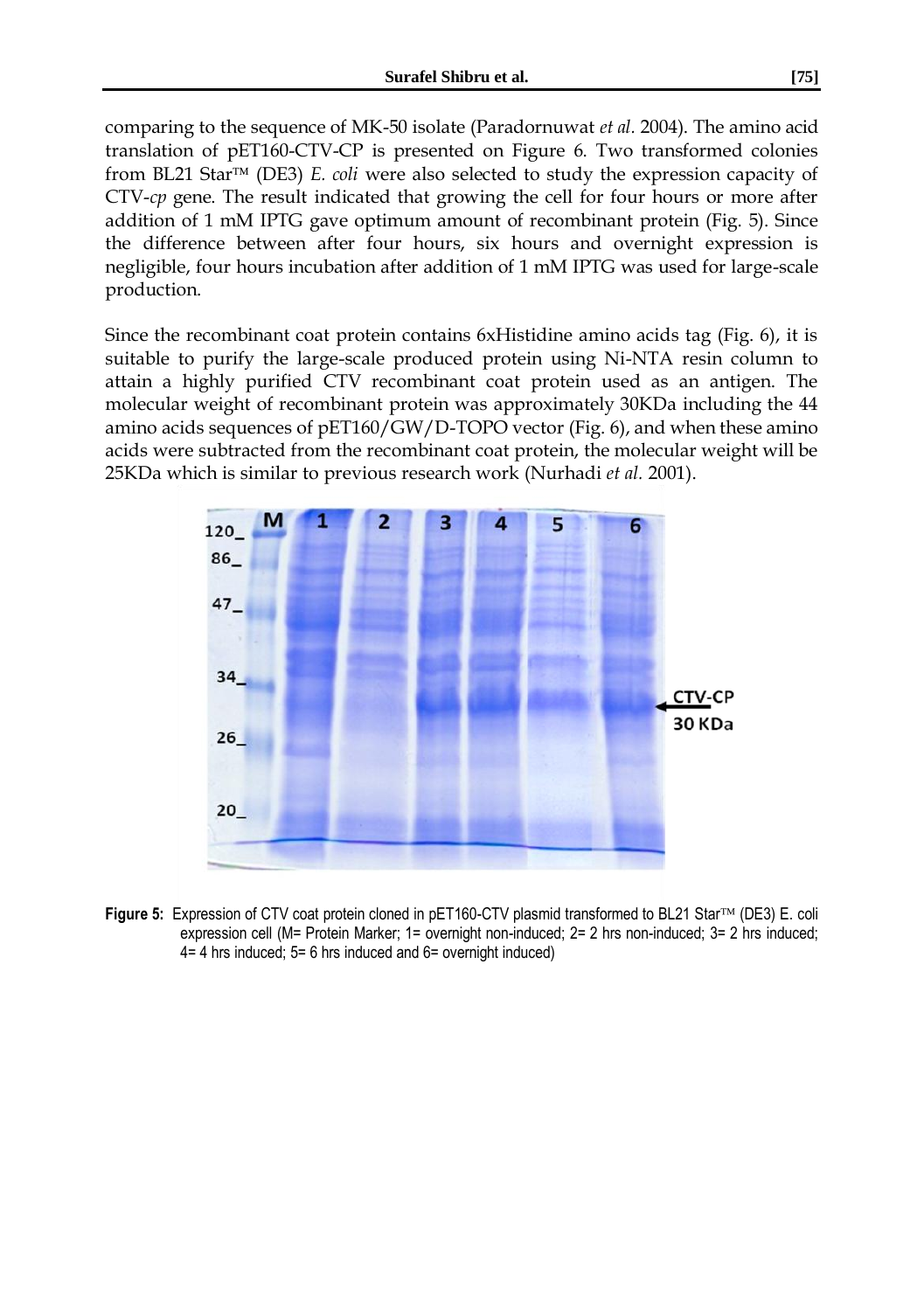| <b>Start</b> |         |                 | 6 Histidine amino |         |                                                                                                 |             |            |                       |         |            |         |    |                 |     |         |                         |                                     |         |     |             |            |            |                                                                     |     |
|--------------|---------|-----------------|-------------------|---------|-------------------------------------------------------------------------------------------------|-------------|------------|-----------------------|---------|------------|---------|----|-----------------|-----|---------|-------------------------|-------------------------------------|---------|-----|-------------|------------|------------|---------------------------------------------------------------------|-----|
| code         |         |                 | acid tag          |         |                                                                                                 |             |            |                       |         |            |         |    |                 |     |         |                         |                                     |         |     |             |            |            |                                                                     |     |
|              |         |                 |                   |         |                                                                                                 |             |            | <b>CTV</b> gene Start |         |            |         |    |                 |     |         |                         |                                     |         |     |             |            |            |                                                                     |     |
|              |         |                 |                   |         |                                                                                                 |             |            |                       |         |            |         |    |                 |     |         |                         |                                     |         |     |             |            |            |                                                                     |     |
| $+1$         |         |                 | Ħ                 | Ħ       | H                                                                                               | Ħ           | H          | G                     | Α       | G          | G       | с  | с               | Ð   | c       | с                       | с                                   | c       |     | c           | в          | W          |                                                                     | Y   |
|              |         | <b>CAT</b>      | CAT.              | CAC     | <b>CAT</b>                                                                                      | CAC         | <b>CAT</b> | <b>GGT</b>            |         |            |         |    |                 |     |         |                         |                                     |         |     |             |            |            | CTG TAT                                                             |     |
| 41           | F       | ٥               | G                 | I       | r                                                                                               | т           | s          | L                     | Y       | ĸ          | ĸ       | Α  | G               | s   | Α       | Α                       | Α                                   | D       | F   | Ψ           |            | в          | т                                                                   | к   |
| 73           | ጥጥ      | CAG             |                   | GGA ATT | ATC.                                                                                            |             | ACA AGT    |                       |         |            |         |    |                 |     |         |                         |                                     |         |     |             |            |            | TTG TAC AAA AAA GCA GGC TCC GCG GCC GCC CCC TTC ACC GAC GAA ACA AAG |     |
| $^{+1}$      | ĸ       |                 | ĸ                 | N       | ĸ                                                                                               | 'N          | ĸ          | Е                     | т       | ĸ          | в       | G  | D               | D   | v       | v                       | Α                                   | Α       | Е   | s           | s          |            | G                                                                   | s   |
| 145          |         |                 |                   |         |                                                                                                 |             |            |                       |         |            |         |    |                 |     | GTT     | GTT GCT                 |                                     |         |     |             |            |            | GCC GAG TCT TCT TTC GGT                                             | TCC |
| $+1$         | v       | 'N              | т.                | н       | т                                                                                               | 'n          | ъ          | m                     | L       | r          | т       | M  | M               | D   | v       | R                       | ٥                                   | L       | G   | Τ           | ٥          | ٥          | N                                                                   | Α   |
| 217          |         |                 |                   |         | GTA AAC TTA CAC ATC GAT                                                                         |             | CCG.       | ACT                   |         |            |         |    |                 |     |         |                         |                                     |         |     |             |            |            | TTG ATA ACG ATG AAC GAT GTG CGT CAG TTA GGC ACC CAA CAG AAC GCT     |     |
| +1           | A       | L               | N                 | R       | D                                                                                               |             |            |                       | т       |            |         | G  |                 |     |         | N                       |                                     | D       | D   |             | D          |            | D                                                                   | F   |
| 289          |         |                 |                   |         | TTG AAC AGA GAC                                                                                 | ጥጥር         |            | CTT                   | ACT     |            |         |    | TTG AAA GGG AAG |     | TAT CCT |                         | AAC TTA CCT                         |         |     |             |            |            | GAT AAA GAT AAG GAC TTT                                             |     |
| $+1$         | н       |                 | Α                 | M       | м                                                                                               | т.          | Y          | R                     | L       | Α          | v       | к  | s               | s   | s       | L                       | ٥                                   | s       | D   | D           | D          | Α          | т                                                                   | G   |
| 361          |         |                 |                   |         | CAC ATA GCT ATG ATG TTG TAT CGT TTA GCA GTT AAG AGT TCA TCA TTA CAA AGT GAT GAC GAC GCC ACG GGT |             |            |                       |         |            |         |    |                 |     |         |                         |                                     |         |     |             |            |            |                                                                     |     |
| 41.          | r       | т               | Y                 |         | R                                                                                               | в           | G          | v                     | в       | v          | D       | т. | s               | D   | ĸ       | т.                      | w                                   | т       | D   | v           | v          | F          | M                                                                   | s   |
| 433          |         | ATA ACA         | TAC               | ACT     |                                                                                                 | CGG GAG GGT |            | GTT                   |         | GAA GTG    | GAT     |    | TTG TCT         | GAT |         | AAA CTT                 |                                     | TGG ACT | GAC | GTC         |            |            | GTG TTC AAC TCT                                                     |     |
| +1.          | ĸ       | G               | т                 | G       | N                                                                                               | R           | т          | 'N                    | Ά       | L          | R       | v  | w               | G   | R       | Τ                       | 'N                                  | D       | Α   |             | Y          | ъ          | Ά                                                                   | F   |
| 505          |         | AAG GGT         |                   |         | ATT GGT AAC CGT ACT                                                                             |             |            |                       | AAC GCC | <b>CTT</b> |         |    |                 |     |         | CGA GTT TGG GGT AGA ACT | AAC GAT                             |         | GCC | CTT         | <b>TAC</b> |            | ጥጥል <i>ር</i> ርጥ                                                     | ጥጥ  |
| +1           | c       |                 | ٥                 | N       | R                                                                                               | N           | L          | s                     | y       | G          | G       |    | D               |     | D       |                         | G                                   |         |     |             | G          |            | H                                                                   | Y   |
| 577          |         | TGC AGA CAG AAT |                   |         |                                                                                                 | CGC AAT TTG |            | AGT                   | TAT     |            |         |    |                 |     |         |                         | GGC GGA CGT CCG CTA GAC GCA GGG ATT |         | CCG | GCC         |            |            | GGG TAT CAT TAC                                                     |     |
| +1           | L       | с               | Α                 | D       | F                                                                                               | т.          | φ          | G                     | Ά       | c          | L       | т  | D               | L   | в       | с                       | Α                                   | v       | Y   | r           | ٥          | Α          | ĸ                                                                   | в   |
| 649          | TTG     | TGT             | GCG               | GAT     | <b>THC</b>                                                                                      | TTG         | ACT        |                       | GGA GCT | GGT        | TTG ACT |    | GAC             |     |         | TTA GAA TGT             | <b>GCT</b>                          |         |     | GTG TAC ATA | CAA        | <b>GCT</b> | AAA GAA                                                             |     |
| $+1$         | ٥       | T.              | т.                | ĸ       | ĸ                                                                                               | R           | G          | Ά                     | D       | в          | Α       | v  | v               | Φ   | N       | v                       | R                                   | ٥       | L   | G           | ĸ          |            | M                                                                   | т   |
| 721          |         |                 |                   |         | CAA TTA TTG AAG AAG CGA GGG GCT GAT GAA GCC GTA GTT ACT AAT GTC AGG CAG CTT GGG AAA TTC AAC ACA |             |            |                       |         |            |         |    |                 |     |         |                         |                                     |         |     |             |            |            |                                                                     |     |
| $+1$         | R       |                 |                   |         | — Stop code                                                                                     |             |            |                       |         |            |         |    |                 |     |         |                         |                                     |         |     |             |            |            |                                                                     |     |
| 793          | CGT TGA |                 |                   |         |                                                                                                 |             |            |                       |         |            |         |    |                 |     |         |                         |                                     |         |     |             |            |            |                                                                     |     |

Figure 6: The amino acid translation of pET160-CTV-CP containing 798 base pairs including 666 base pairs from CTV-*cp* gene.

Since the expression of the recombinant protein from CTV-*cp* gene in pET160-CTV plasmid was expressed in BL21 Star<sup>TM</sup> (DE3) *E. coli* expression cell gave optimum level expression four hours after induction with 1mM IPTG (Fig. 5), large scale recombinant protein was produced in four one liter flasks which contain 250 ml of media.

Due to the presence of N-terminal 6XHis tag amino acid on the recombinant coat protein contains, the produced recombinant protein was purified using Ni-NTA agarose resin under denaturing condition (QAIGEN). During the purification process, the presence and amount of recombinant CTV-CP in each purification steps was confirmed by SDS-PAGE by comparing the thickness of band on gel with total amount of solution (Fig. 7).

After cell collection, lysis and sonication, the amount of recombinant protein in the crude, supernatant and pellet solution was assessed by SDS-PAGE. Even though the SDS-PAGE result showed thicker band of recombinant CTV-CP on the pellet lane (Fig. 7a), the total amount of the pellet remain after sonication was about 1-2 ml. Therefore, the total amount of recombinant protein remained in the pellet was insignificant comparing with the total amount of recombinant protein available in 25 ml of supernatant solution.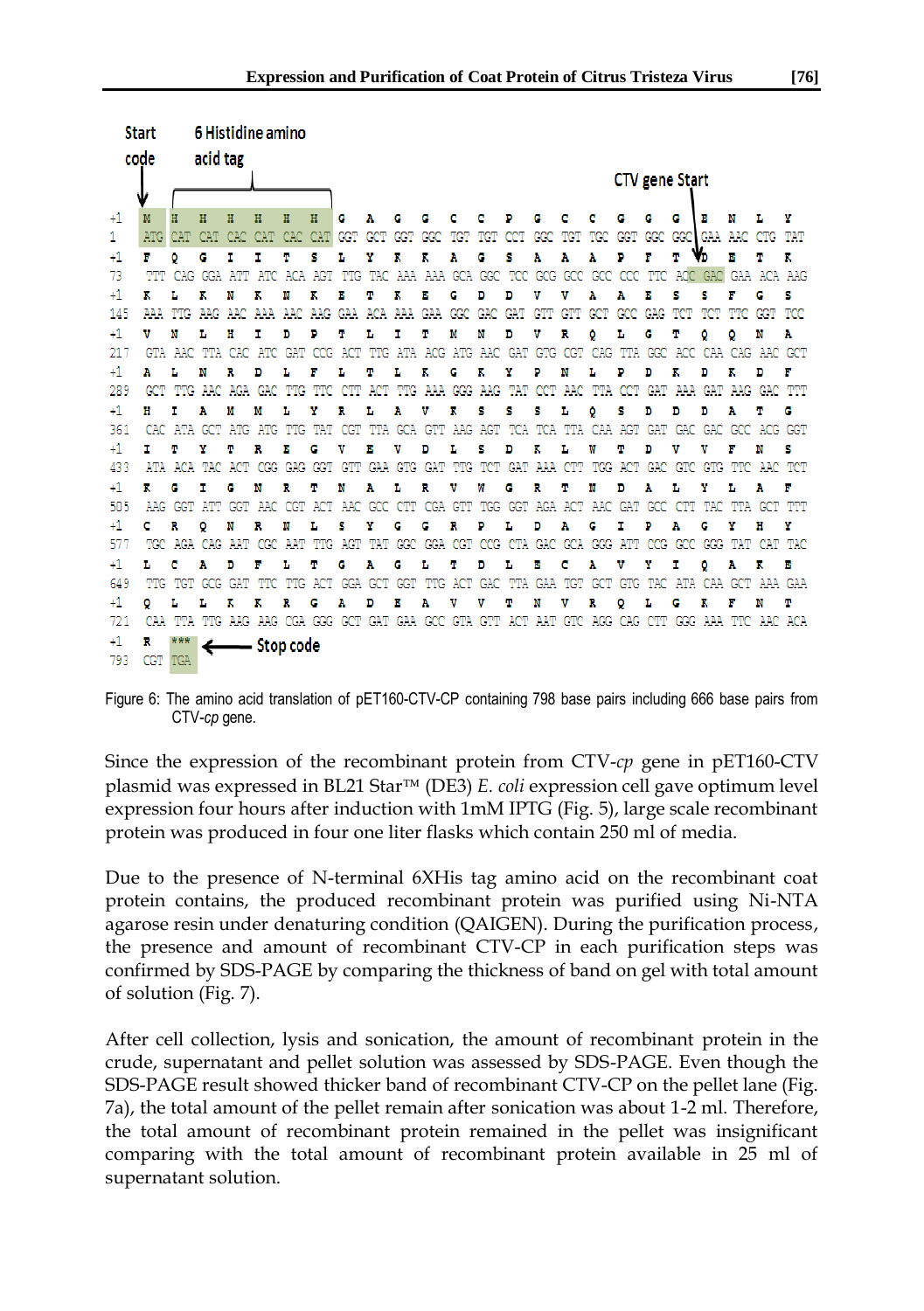The availability of CTV recombinant coat protein from flow through, wash, and each 1 ml of fractionates of elute D (pH 5.9) and each 0.5 ml of fractionates elute E (pH 4.5) was also assessed using SDS-PAGE. The result indicate that due to the recombinant protein which possesses N-terminal 6His-tag, was successfully bound by Ni-NTA resin, there was no recombinant CTV-CP in the flow through, wash, and each 1 ml of fractionates of elute D solution (Fig. 7b and 7c). The bound recombinant protein was eluted only using low pH (4.5) elute buffer (Lysis buffer E) (QIAGEN 2003).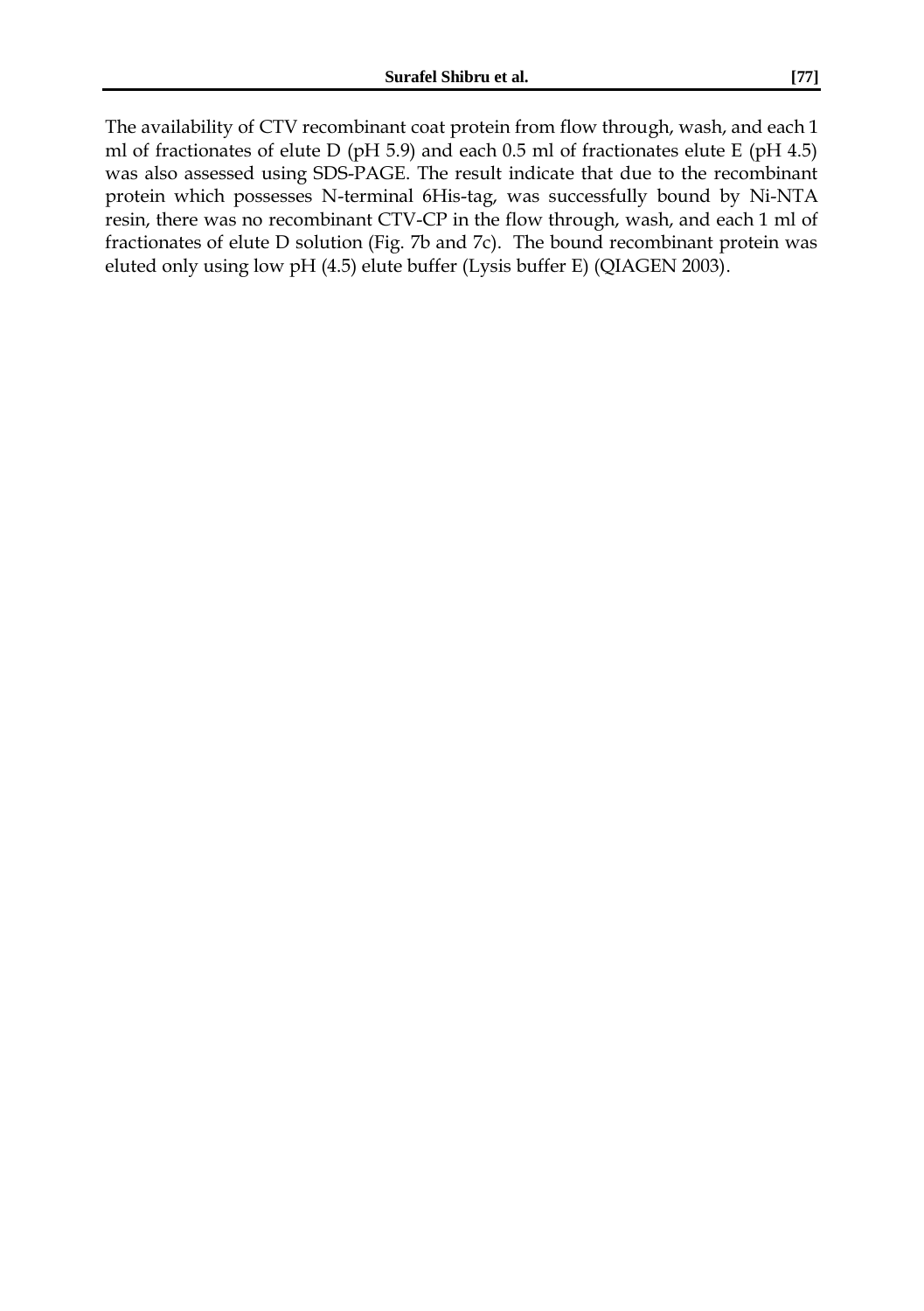





**Figure 7b** Large-scale production of recombinant CTV coat protein (M= Molecular marker; 1= flow through; 2= wash; 3-6= Elute D fraction 2, 5, 7 and 9 respectively; 7-9= Elute E fraction from  $2-4$  respectively) and  $2-4$ 



**Figure 7c** Large-scale production of recombinant CTV coat protein (M= Molecular marker; 1-9= Elute E from fraction 5-13 respectively)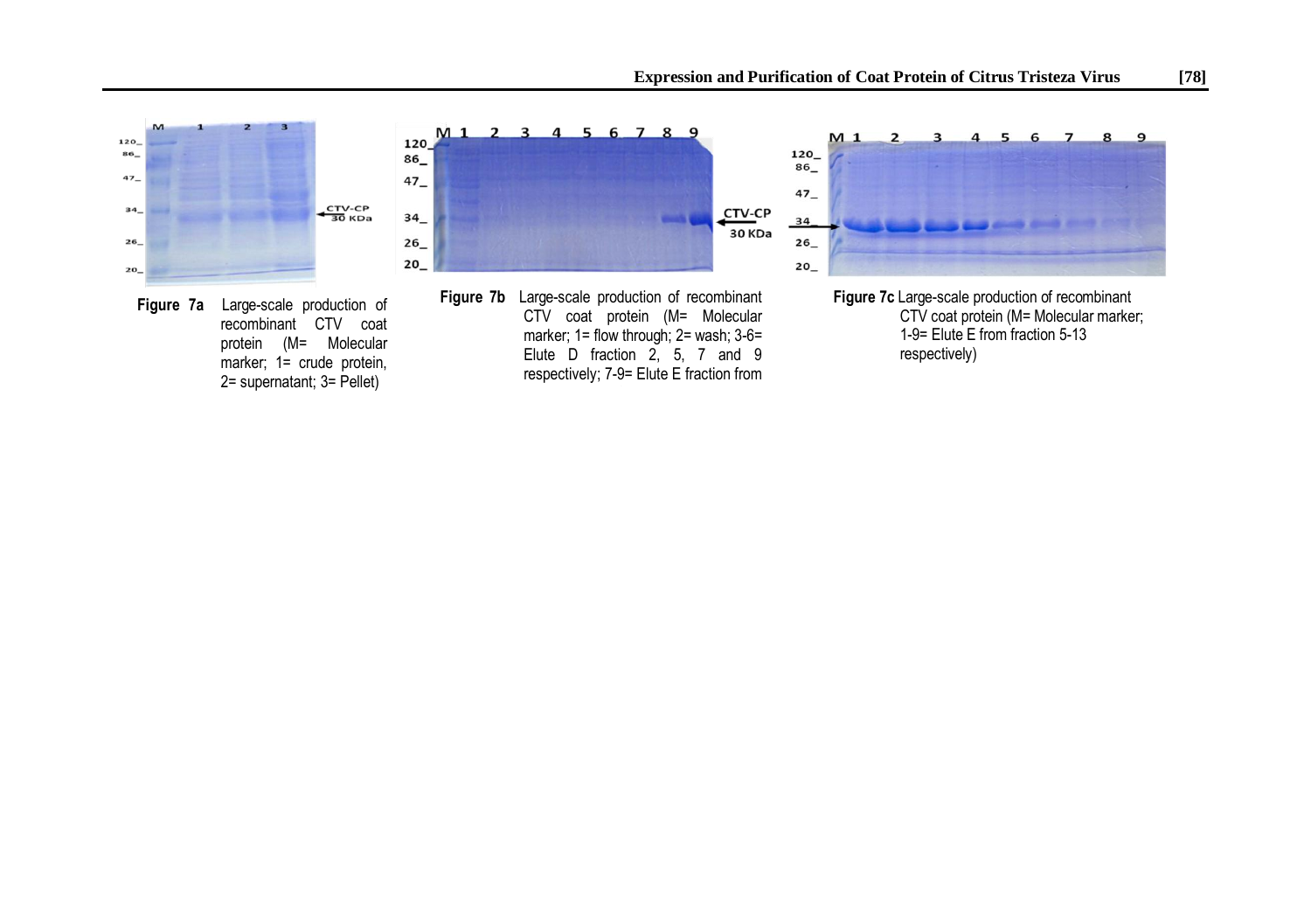The purified protein was dialyzed using PBS buffer and the concentration was determined using SDS-PAGE comparing with BSA as a standard and it was approximately 1.0 mg per ml (Fig. 8). A total of 4.3 mg of purified CTV-CP was recovered from one liter of bacterial culture.



**Figure 8.** The protein concentration of purified CTV-CP by SDS-PAGE using BSA as standard solution **(1= CTV-CP; 2-8= (0.2, 0.4, 0.6, 0.8, 1.0, 1.2, and 1.4) mg/ml BSA respectively)** 

### Discussions and Conclusions

Expression of pET160-CTV-CP in BL21 Star<sup>TM</sup> (DE3) *E. coli* cell has an immense advantage over other vectors and competent cell.

- (i) Cloning on this vector can be done only one times for a direct protein expression, by passing subcloning to other expression vector, and the need of ligase, post-PCR procedures, or restriction enzymes, since it contains T7lac promoter for high-level IPTG-inducible expression of the gene of interest in *E. coli*; directional TOPO cloning site for rapid and efficient directional cloning of blunt-end PCR products.
- (ii) 6xHis tag for purification of recombinant fusion proteins.
- (iii) Ampicillin resistance marker for selection in *E. coli*; pBR322 origin for low-copy replication and maintenance in *E. coli.*
- (iv) Moreover BL21 Star<sup>™</sup> (DE3) *E. coli* consists T7 RNA polymerase on chromosome and also regulated by *lacUV5* promoter from plasmid pET160/GW/D-TOPO. LacI regulated the expression of T7 RNA polymerase recombinant protein and expression vector and turn on simultaneously by IPTG.

Therefore, the cloning quick and simple; and the expression system is tightly regulated without leakage of basal expression (Invitrogen 2004).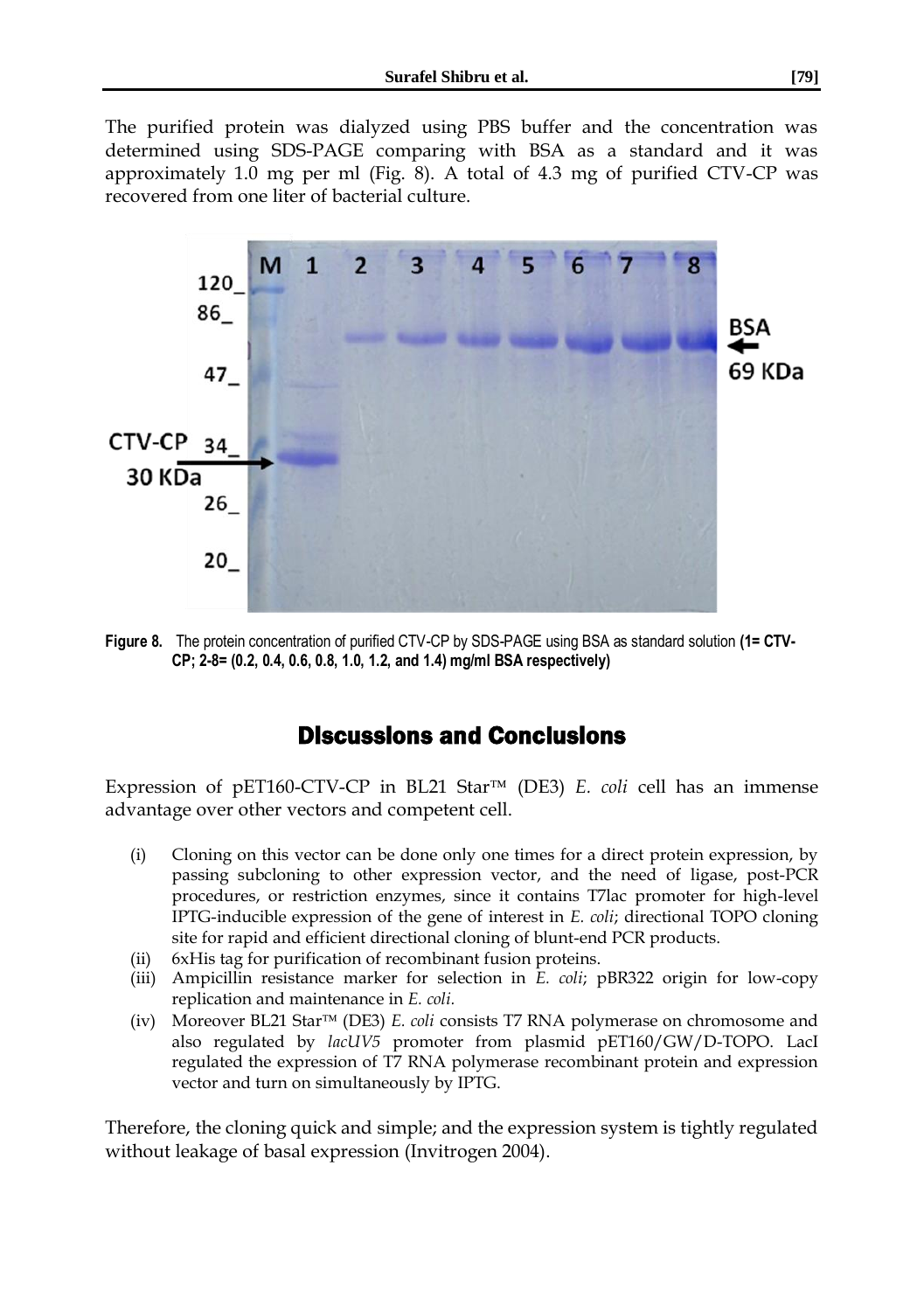The optimal time for maximum recombinant protein expression for CTV-CP pET160/GW/D-TOPO vector and BL21 Star<sup>™</sup> (DE3) *E. coli* cell is 4 hours after addition of 1.0 mM IPTG. Similarly 4 hours after addition of IPTG was used to expression of CTV-*cp* gene in (Iracheta-Cardenas *et al.* 2002). Although the optimal time is not recommended in (Sadeghan *et al.* 2013) study, the there is no significant difference in the amount of protein expressed 3 and 4 hours after addition of IPTG.

Since the recombinant coat protein of CTV is tagged with six histidine amino acids, it was purified using Ni-NTA resin. This purification protocol was very simple but highly sensitive to pH value of the buffers. Therefore the pH of buffers used for the purification should be adjusted 30 minutes prior to use (QIAGEN 2003).

The yield of the purified recombinant protein was initially tried to estimate by Bradford's reagent but due to the protein was purified in denaturing form, it hardly dissolve in the solution and this made a difficulty to estimate the concentration of purified protein. Due to this troublesome, it was analyzed by SDS-PAGE using BSA as a standard solution (Fig. 8). The concentration of purified recombinant protein is approximately 1mg/ml and from one liter culture, a total of 4.3mg recombinant protein can be purified, which means the total amount of recombinant protein purified from a litter of culture is enough to immunize rabbit (one primary injection and six booster injection in each 500 µg of antigen was used).

After examination of Thailand CTV particles by electron microscopy and sequencing of eight isolates of CTV-*cp* gene (Paradornuwat *et al.*, 2004). Thailand MK-50 isolate is the first to be used for large scale protein expression for production of polyclonal antibodies.

### Acknowledgments

The authors would like to thank, Ethiopian Ministry of Agriculture and Rural Development, Rural Capacity Building Project for their financial support to cover costs of the research expense.

#### References

- Albiach-Martí, M. R., M. Mawassi, S. Gowda, T. Satyanarayana, M. E. Hilf, S. Shanker, E. C. Almira, M. C. Vives, C. López, J. Guerri, R. Flores, P. Moreno, G. S.M. and D. W.O. 2000. Sequences of Citrus tristeza virus separated in time and space are essentially identical. Journal of Virology 74: 6856-6865.
- Bar-Joseph, M., S. M. Garnsey, D. Gonsalves, M. Moscovitz, D. E. Purcifull, M. F. Clark and G. Loebenstein. 1979. The Use of Enzyme-Linked Immunosorbent Assay for Detection of Citrus Tristeza Virus. Phytopathology 69: 190-194.
- Garnsey, S. M., T. A. Permar, M. Cambra and C. T. Henderson 1993. Direct tissue blot immunoassay (DTBIA) for detection of citrus tristeza virus (CTV). Proc. 12th Conf. IOCV., Riverside, California, IOCV.
- Garnsey, S. M., T. A. Permar, M. Cambra and C. T. Henderson 1993. Direct tissue blot immunoassay (DTBIA) for detection of citrus tristeza virus (CTV). Proceedings of 12th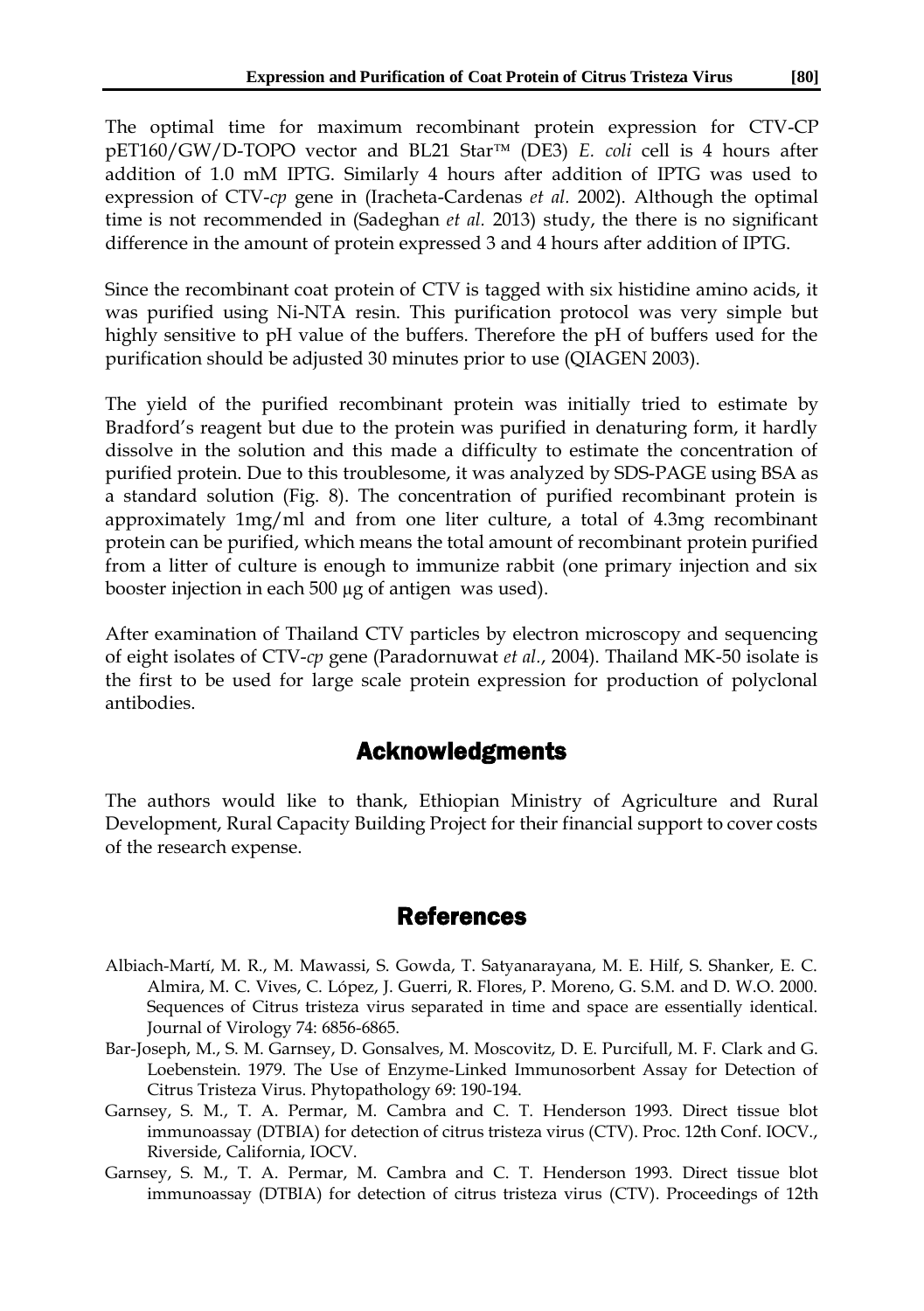International Conference of the Organisation of Citrus Virologists, Riverside, California, IOCV.

- Harper, S. J., T. E. Dawson and M. N. Pearson. 2009. Complete genome sequences of two distinct and diverse Citrus tristeza virus isolates from New Zealand. Archives of Virolology 154: 1505-1510.
- Hilf, M. E., V. A. Mavrodieva and S. M. Garnsey. 2005. Genetic marker analysis of a global collection of isolates of Citrus tristeza virus: Characterization & distribution of CTV genotypes & association with symptoms. Phytopathology 95: 909-917.
- Invitrogen. 2004. Champion™ pET Directional TOPO® Expression Kits with Lumio™ Technology.
- Iracheta-Cardenas, M., I. Almeyda-Leon and K. Manjunath. 2002. Molecular cloning and expression of the p25 gene of two Mexican isolates of Citrus tristeza virus. Rev Mex Fitopatol 20: 174–181.
- Karasev, A. V., V. P. Boyko, S. Gowda, O. V. Nikolaeva, M. E. Hilf, E. V. Koonin, C. L. Niblett, K. Cline, D. J. Gumph, R. F. Lee, S. M. Garnsey, D. J. Lewandowski and W. O. Dawson. 1995. Complete sequence of the citrus tristeza virus RNA genome. Virology 208:: 511-520.
- Mawassi, M., E. Mietkiewska, R. Gofman, C. Yang and M. Bar-Joseph. 1996. Unusual sequence relationships between two isolates of citrus tristeza virus. J. Gen. Virol. 77: 2359-2364.
- Moreno, P., S. Ambrós, M. R. Albiach-Martí, J. Guerri and L. Peña. 2008. Citrus tristeza virus: a pathogen that changed the course of the citrus industry. Molecular Plant Patholology 9: 251- 268.
- Nurhadi, K. Sijam and I. Sulaiman 2001. A simple purification technique for producing monospecific antigen of citrus tristeza virus. 24th Malaysian Microbiology Society Symposium. Malaysian Society for Microbiology and University of Malaya, Pahang, Malaysia.
- Nurhadi, K. Sijam and I. Sulaiman. 2003. Production of polyclonal antibody to the coat protein of citrus tristeza virus in chicken eggs. Indonesian Jornal of Agricultural Science 4(1): 18-26.
- Pappu, H. R., S. S. Pappu, R. F. Lee, M. Cambra, P. Moreno, S. M. Garnsey and C. L. Niblett 1994. The molecular basis for the antigenic diversity of CTV Implications for virus detection. Proc. Flo. State Hort. Soc.
- Pappu, H. R., S. S. Pappu, C. L. Niblett, R. F. Lee and E. L. Civerolo. 1992. Comparative sequence analysis of the coat protein of biologically distinct citrus tristeza closterovirus isolates. Virus Genes 7: 255-264.
- Paradornuwat, A. (2004). Characterization of Citrus Tristeza Closterovirus Isolates in Thailand. Plant Pathology. Bangkok, Depatrment of Plant Pathology, Kasetsart University**:** 145.
- Paradornuwat, A., V. Korpraditkoon, V. Kamjaipai, S. Attatum and N. Taweechai. 1984. Citrus Diseases in Thailand. Bangkok, Funny Publishing.
- Paradornuwat, A., W. Kositratana, T. Sutabutra, N. Thaveechai and S. Chowpongpang. 2004. Cloning and Sequencing of Citrus Tristeza Closterovirus Coat Protein Gene. Thai Journal of Agricultural Science 37: 99-108.
- QIAGEN (2001). The QIAexpressionist™ A handbook for high-level expression and purification of 6xHis-tagged proteins.
- QIAGEN (2003). The QIAexpressionist™: A handbook for high-level expression and purification of 6xHis-tagged proteins**:** 128.
- Roistacher, C. N. 2004. Diagnosis and Management of Virus and Virus like Diseases of Citrus. Diseases of Fruits and Vegetables,. S. A. M. H. Naqvi. The Netherlands, Kluwer Academic. Volume I . 109-189.
- Roy, A., G. Ananthakrishnan, J. S. Hartung and R. H. Brlansky. 2010. Development and application of a multiplex reverse-transcription polymerase chain reaction assay for screening a global collection of Citrus tristeza virus isolates. Phytopathology 100: 1077- 1088.